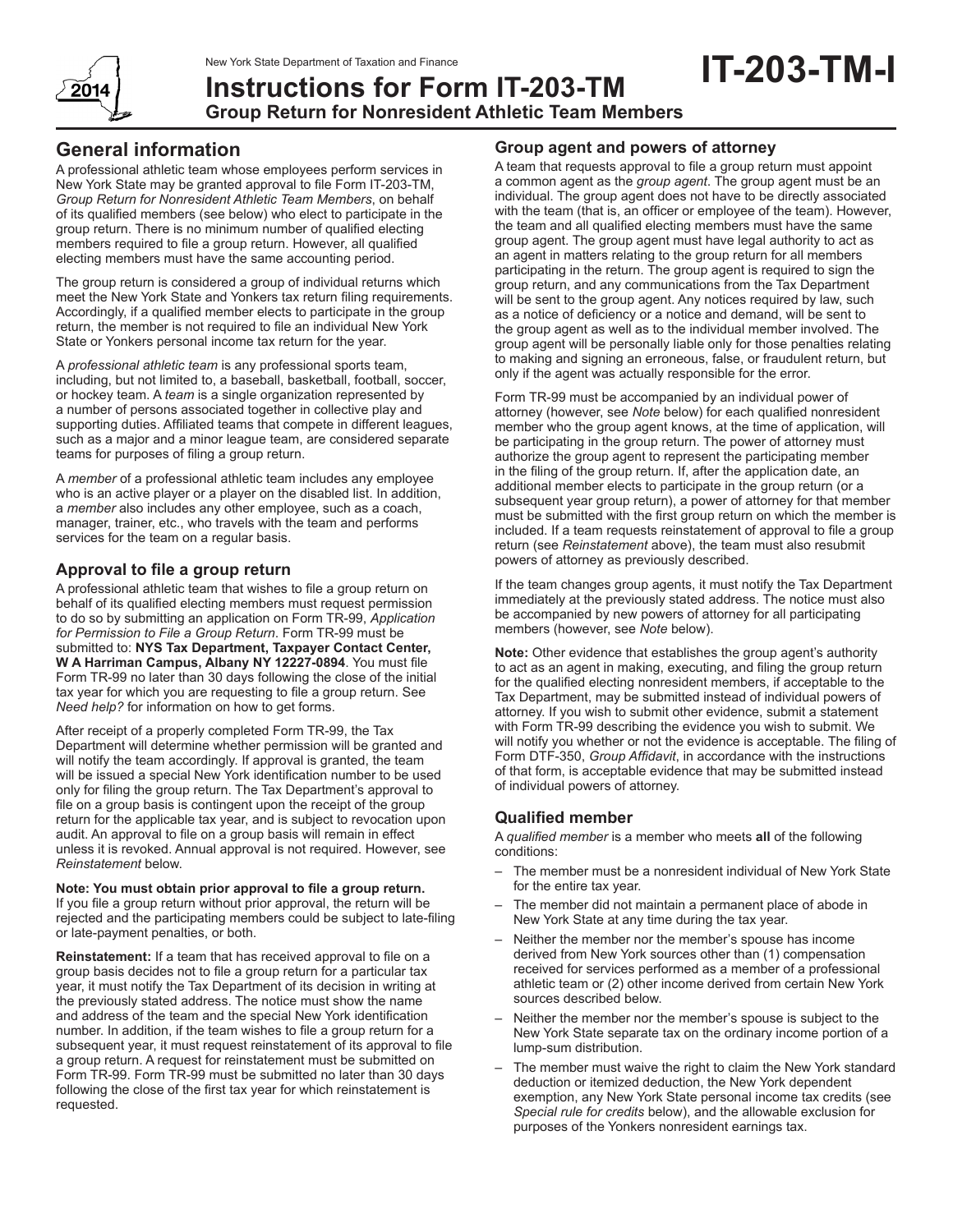### **Page 2** of 4 **IT-203-TM-I** (2014)

**Special rule for credits:** The team member must waive the right to claim any New York State personal income tax credits that originate in a year for which the team member elects to file on a group return. The team member must also waive the right to claim any carryover to a subsequent tax year(s) of a credit(s) that originated in a year for which the team member elected to file on a group return, whether the team member files on a group return or files an individual personal income tax return for the subsequent tax year(s). Additionally, the team member must waive the right to claim any carryover of a credit(s) on the group return that originated in a year for which the team member filed an individual personal income tax return.

However, if a credit originated in a year for which the team member filed an individual personal income tax return, the team member may claim a carryover of the credit (if applicable) in any subsequent tax year for which the team member files an individual personal income tax return even if the team member filed on a group return for any year or years after the credit was initially claimed. In this instance, a team member must consider any year or years for which the team member filed on a group return for purposes of determining the allowable carryover period for those credits with limited carryover periods.

If a member performed services for more than one professional athletic team, the member must participate in a group return for each team. If the member is not participating in a group return for one team, or one of the teams is not filing a group return for the year, the member may not participate in any team's group return.

If both spouses are members of a professional athletic team(s), both spouses may be included on their respective team's group return if they meet the qualifications described above and both spouses elect to participate. Unless **both** spouses elect to participate, **neither** spouse may participate in a group return.

If a member or member's spouse has other New York source income only from a partnership or New York S corporation that files a group return and (1) the member or member's spouse participates in the other group return(s); and (2) the member or member's spouse does not participate in more than 10 group returns for the tax year, the member must be included on the team's group return.

**Note:** In the case of a member and a member's spouse who are both participating in group returns, the 10-group return limitation is determined individually (that is, the member may participate in up to 10 group returns and the member's spouse may participate in up to 10 group returns).

### **Electing to participate in the group return**

A qualified nonresident member elects to participate in the group return by informing the group agent that he or she wishes to participate. The election must be made by the fifteenth day of the fourth month following the close of the tax year for which the election is being made. The member's inclusion in the group return constitutes notice to the Tax Department that the member is electing to participate in the group return.

A member who elects to be included in the group return may not change that election after the fifteenth day of the fourth month after the close of the tax year. However, if it is later determined that a member included in the group return did not meet the definition of a qualified nonresident member for the tax year, the member would be required to file an amended return on an individual basis.

### **Yonkers nonresident earnings taxes**

If the team files a group New York State return **and** its nonresident members perform services within Yonkers, the team **must** also file a group Yonkers nonresident earnings tax return. The group Yonkers return must include all qualified nonresident members who participate in the group state return. If a member does not participate in the group state return, the member may not participate in the group city return.

### **Sales and use tax**

Individual taxpayers may report the amount of New York State and local sales and use taxes that they owe, if any, on their personal income tax return. Sales and use tax **cannot** be reported on the group return. However, if a qualified nonresident electing member expects to owe sales and use tax (see the instructions for Form IT‑203, *Nonresident and Part‑Year Resident Income Tax Return)*, the member may still be included on the group return, but must also file Form ST‑140, *Individual Purchaser's Annual Report of Sales and Use Tax*, on or before April 15, 2015, to report and pay any sales and use tax the member owes.

#### **Estimated income tax payments**

A team that has received approval to file a group nonresident return may also elect to file group estimated income tax installments on behalf of its qualified electing nonresident members.

**Note:** Professional athletic teams located in New York State are required to withhold state and city income taxes from wages paid to their employees. For these teams, group estimated income tax installments may not be substituted for the required income tax withholding.

The **group installments** are filed on **Form IT-2105,** *Estimated Tax Payment Voucher for Individuals***.** The form must show the name and address of the team and the special New York identification number assigned to the team. Enter on Form IT-2105 the total state and Yonkers estimated income tax paid on behalf of the group. However, the group agent must maintain records to show that portion of the total that is paid on behalf of each participating member.

If the 2014 estimated income tax payments do not equal at least 90% of the 2014 income tax, or 100% of the 2013 income tax (110% of that amount if the nonresident team member is not a farmer or fisherman and the New York adjusted gross income on that return is more than \$150,000 (\$75,000 if married filing separately for 2014)), based on a return covering 12 months, a penalty for underpayment of estimated income tax may be imposed. However, a penalty will only be charged if at least \$300 of New York State or Yonkers income tax is owed. For more information, see Form IT‑2105.9, *Underpayment of Estimated Income Tax by Individuals and Fiduciaries*, and the instructions for that form (Form IT‑2105.9-I).

If a qualified nonresident member who was included in the group estimated income tax decides not to participate in the group return, or if the team subsequently decides not to file a group return for the tax year, the group agent should notify the Tax Department no later than February 15 of the year in which the return is due. This notification must contain the following information:

- the name and address of the team
- the special New York identification number assigned to the team
- the member's name, address, and social security number
- the amount of state, and, if applicable, Yonkers estimated income tax paid on the member's behalf
- a request that the payment or payments be transferred to an individual estimated income tax account in the member's name

If more than one member included in the group estimated income tax will not be participating, the above member information should be provided for each member. The **notification** must be mailed to: **NYS Tax Department, Estimated Tax Unit, W A Harriman Campus, Albany NY 12227-0822**.

This transfer of estimated income tax payments could take two to three weeks to become effective. If the member files an individual personal income tax return before the transfer becomes effective, the member will not get credit for these payments when the return is processed, and a tax-due notice will be issued to the member. Therefore, this time period should be taken into account when filing the member's individual return.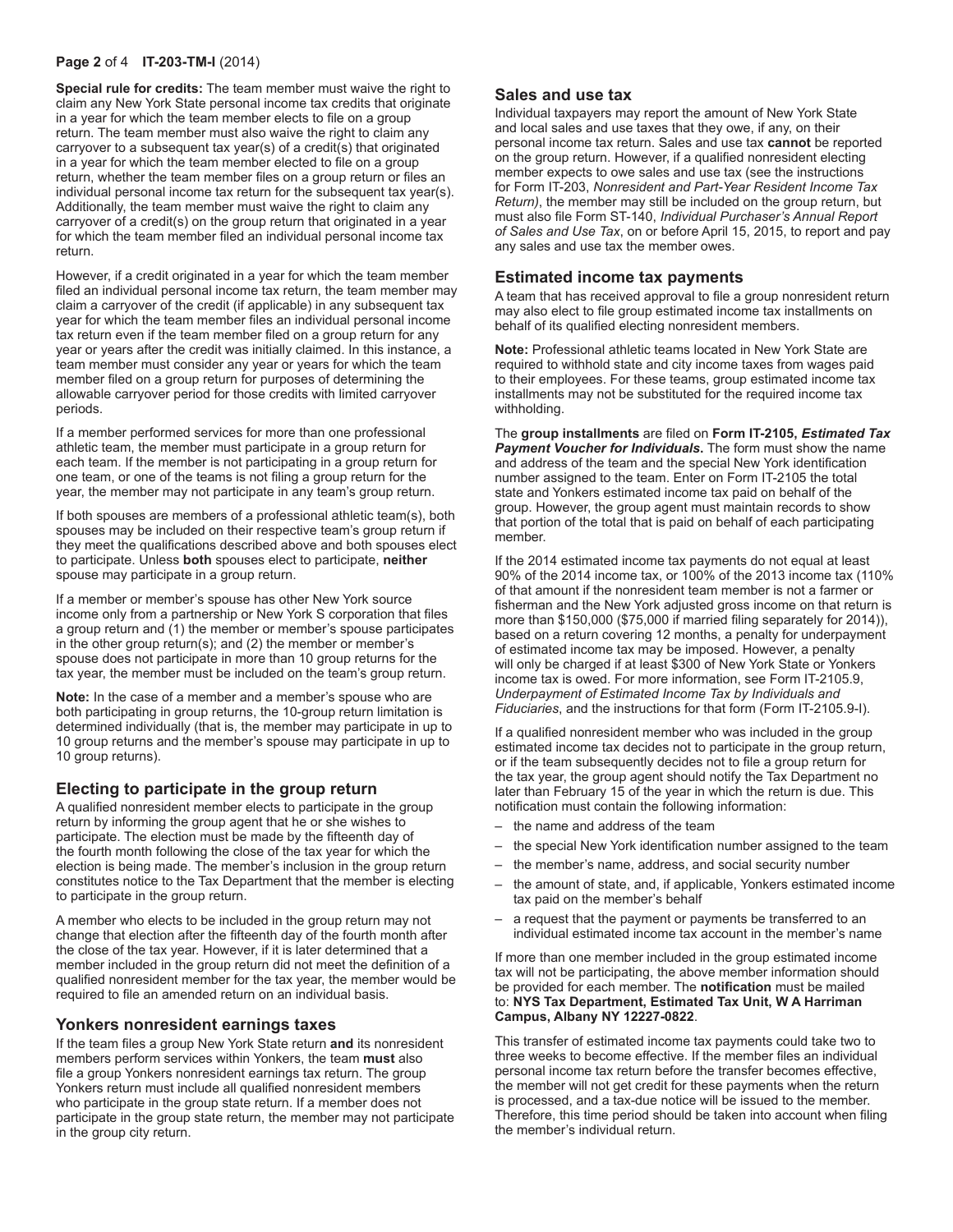If a member who was included in the group estimated income tax notifies the group agent after February 15, 2015, but before April 15, 2015, the group agent should notify the Tax Department immediately, using the procedure described above. In these situations, the individual member may wish to request an extension of time to file to insure that the estimated income tax payment will be properly credited to the individual's account prior to the individual's return being filed.

# **Specific instructions**

### **Entering whole dollar amounts**

When entering amounts on this return, enter whole dollar amounts only (zeros have been preprinted). Use the following rounding rules when entering your amounts; drop amounts below 50 cents and increase amounts from 50 to 99 cents to the next dollar. For example, \$1.39 becomes \$1 and \$2.50 becomes \$3.

# **Form IT-203-TM**

### **Name and address box**

Enter in the spaces at the top of the return the legal name, trade name (if any), address, and employer identification number of the team. The legal name is the name in which the team owns property or acquires debt. Enter the trade name or dba (doing business as) name if different from the legal name. In addition, enter the special New York identification number in the box indicated.

**Foreign addresses –** Enter the information in the following order: city, abbreviation for the province or state, postal code (follow the country's practice), and country. **Do not abbreviate the country name.**

**Note:** You must complete **Form IT-203-TM-ATT-A,** and if applicable, **Form IT-203-TM-ATT-B, before** you can complete lines 1 through 12 of Form IT-203-TM.

**Line 11 –** If you owe more than one dollar, submit your payment with this return. Make your check or money order payable to *New York State Income Tax*, and write your special New York identification number and *2014 IT-203-TM* on it. Do not send cash. See *Where to file* below.

**Fee for payments returned by banks –** The law allows the Tax Department to charge a \$50 fee when a check, money order, or electronic payment is returned by a bank for nonpayment. However, if an electronic payment is returned as a result of an error by the bank or the department, the department won't charge the fee. If your payment is returned, we will send a separate bill for \$50 for each return or other tax document associated with the returned payment.

**Line 12 –** The amount overpaid will automatically be applied to your 2015 estimated income tax. This amount cannot be refunded to you.

#### **Signature**

This form must be signed by the group agent on behalf of the participating members.

#### **Paid preparer's signature**

If you pay someone to prepare your return, the paid preparer must also sign it and fill in the other blanks in the paid preparer's area of your return. A person who prepares your return and does not charge you should not fill in the paid preparer's area.

**Paid preparer's responsibilities –** Under the law, all paid preparers must sign and complete the paid preparer section of the return. Paid preparers may be subject to civil and/or criminal sanctions if they fail to complete this section in full.

When completing this section, enter your New York tax preparer registration identification number (NYTPRIN) if you are required to have one. If you are not required to have a NYTPRIN, enter in the *NYTPRIN excl. code* box one of the specified 2-digit codes listed below that indicates why you are exempt from the registration requirement. You **must** enter a NYTPRIN **or** an exclusion code.

Also, you must enter your federal preparer tax identification number (PTIN) if you have one; if not, you must enter your social security number.

| Code | <b>Exemption type</b>  | Code | <b>Exemption type</b>                                      |
|------|------------------------|------|------------------------------------------------------------|
| 01   | Attorney               | 02   | Employee of attorney                                       |
| 03   | <b>CPA</b>             | 04   | Employee of CPA                                            |
| 05   | PA (Public Accountant) | 06   | Employee of PA                                             |
| 07   | Enrolled agent         | 08   | Employee of enrolled agent                                 |
| 09   | Volunteer tax preparer | 10   | Employee of business<br>preparing that business'<br>return |

See our Web site for more information about the tax preparer registration requirements.

# **When to file**

You may file Form IT-203-TM at any time after January 1, 2015, but not later than the filing deadline of April 15, 2015. If you file late, you may have to pay penalties and interest.

**Extension of time to file –** If you cannot meet the filing deadline, the team may request an extension to file the group return using Form IT-370, *Application for Automatic Six-Month Extension of Time to File for Individuals*. Form IT-370 must show the special New York identification number assigned to the team. The team must also submit with Form IT-370 a list showing each participating member's name (in either alphabetical or social security number order), address, and social security number.

# **Where to file**

The group return must be filed with:

 **NYS INCOME TAX W A HARRIMAN CAMPUS ALBANY NY 12227-0866**

**Private delivery services –** If you choose, you may use a private delivery service, instead of the U.S. Postal Service, to mail in your form and tax payment. However, if, at a later date, you need to establish the date you filed or paid your tax, you cannot use the date recorded by a private delivery service unless you used a delivery service that has been designated by the U.S. Secretary of the Treasury or the Commissioner of Taxation and Finance. (Currently designated delivery services are listed in Publication 55, *Designated Private Delivery Services.* See *Need help?* on page 4 of these instructions for information on obtaining forms and publications.) If you have used a designated private delivery service and need to establish the date you filed your form, contact that private delivery service for instructions on how to obtain written proof of the date your form was given to the delivery service for delivery.

# **Forms IT-203-TM-ATT-A and IT-203-TM-ATT-B Schedules A and B**

If you are filing a group New York State return, you must complete Schedule A. You must also complete Schedule B if you are required to file a Yonkers group return. Submit the applicable schedules with Form IT-203-TM.

Use as many schedules as you need to list all qualified nonresident members participating in the group return. Enter the grand totals from all Schedules A and B on the last sheet of each set of schedules.

**Note:** You may computer generate Schedules A and B provided they conform substantially to the official schedules. Any computer-generated schedules must be in the same format as Schedules A and B and must use a font face and size (#12 or larger) that is easy to read.